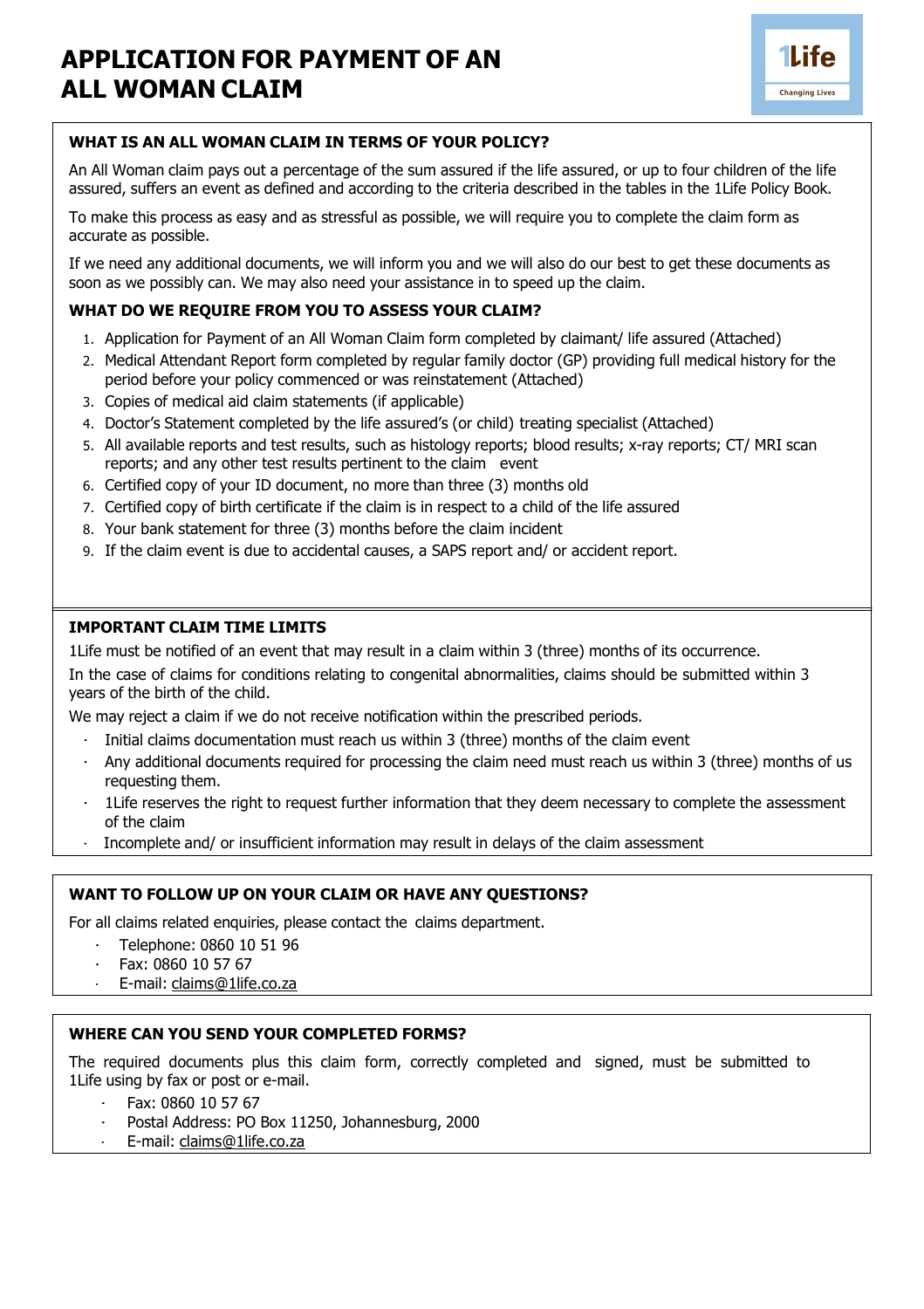# **In the next set of questions, you need to give us information about you, our life assured**.

| <b>SECTION A: PARTICULARS OF THE INSURED</b>                                                                                                    |     |                          |                          |
|-------------------------------------------------------------------------------------------------------------------------------------------------|-----|--------------------------|--------------------------|
| Policy Number: <u>____________________</u>                                                                                                      |     | Title: Initials: Gender: |                          |
|                                                                                                                                                 |     |                          |                          |
|                                                                                                                                                 |     |                          |                          |
|                                                                                                                                                 |     |                          |                          |
|                                                                                                                                                 |     |                          |                          |
| <b>Physical Address</b><br><u> Alexandria de la contrada de la contrada de la contrada de la contrada de la contrada de la contrada de la c</u> |     |                          |                          |
|                                                                                                                                                 |     |                          | Code: $\qquad \qquad$    |
|                                                                                                                                                 |     |                          |                          |
|                                                                                                                                                 |     |                          | Fax (H): $\qquad \qquad$ |
|                                                                                                                                                 |     |                          |                          |
| <b>Communication Preference:</b><br>Post                                                                                                        | Fax | E-mail                   |                          |
| Medical Aid:                                                                                                                                    |     |                          |                          |
|                                                                                                                                                 |     |                          |                          |

## **If the claim relates to conditions related to the benefits for your child, please complete the following information:**

| Full names of child:                                                                     |        |      |        |
|------------------------------------------------------------------------------------------|--------|------|--------|
| Surname of child:                                                                        |        |      |        |
| Date of birth:                                                                           | Gender | Male | Female |
| Biological child / Stepchild / Legally Adopted Child<br>How is the child related to you? |        |      |        |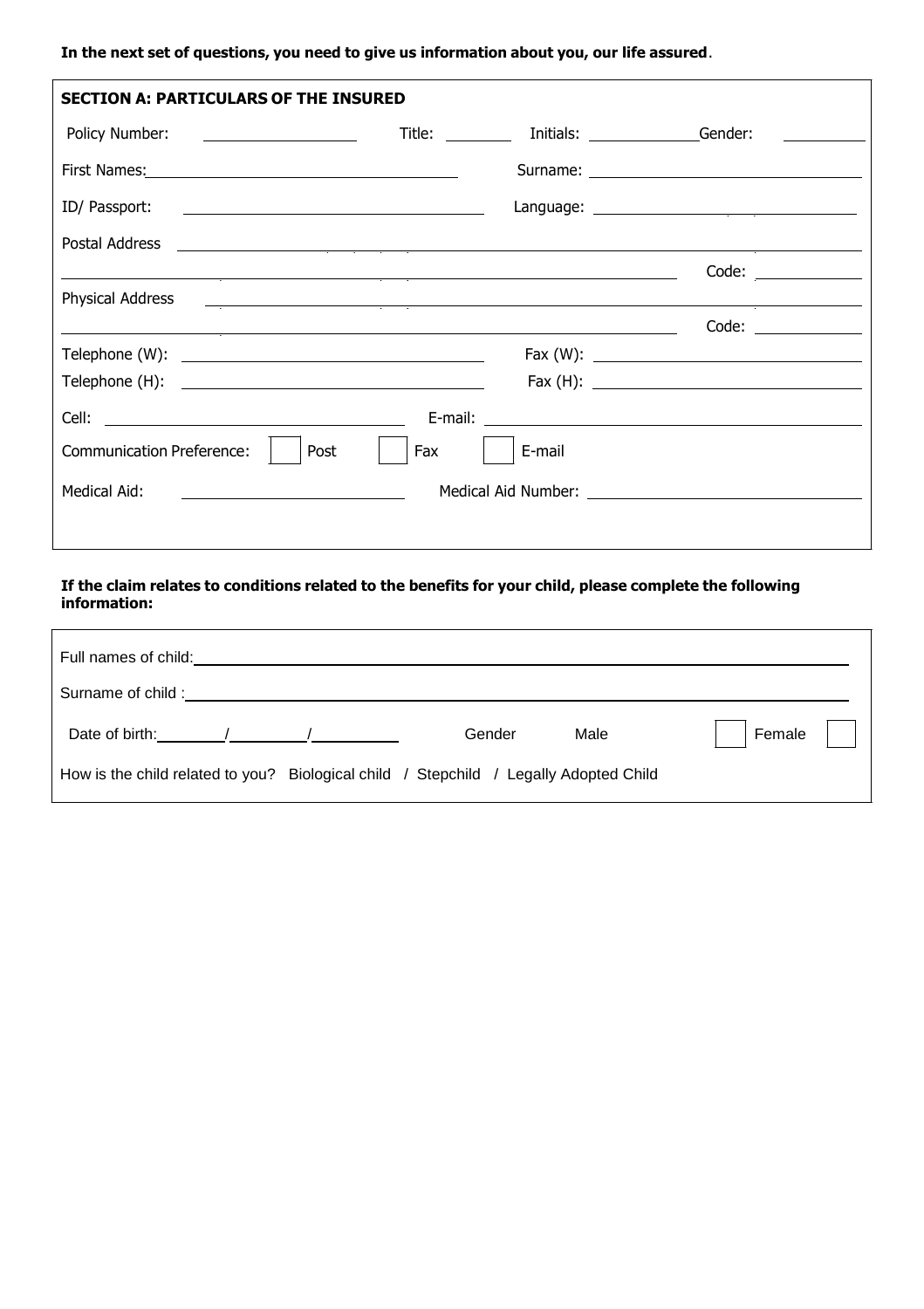| 1. | <b>SECTION B: ALL WOMAN DETAILS</b><br>Based on the policy conditions and definitions, for which condition that your policy covers are you claiming?     |
|----|----------------------------------------------------------------------------------------------------------------------------------------------------------|
|    | <b>Female Cancer</b><br><b>Pregnancy Complications</b><br>Accidental, traumatic HIV infection<br><b>Childrens Cancer</b><br>Systemic Lupus Erythematosus |
| 2. | Have you submitted a similar claim with 1 Life or any other insurer before?<br><b>Yes</b><br>Νo                                                          |
| 3. | If yes, please provide details and date of claim.                                                                                                        |
|    |                                                                                                                                                          |
| 4. | On what date did the symptoms of the dread disease for which you are<br>claiming start?                                                                  |
|    |                                                                                                                                                          |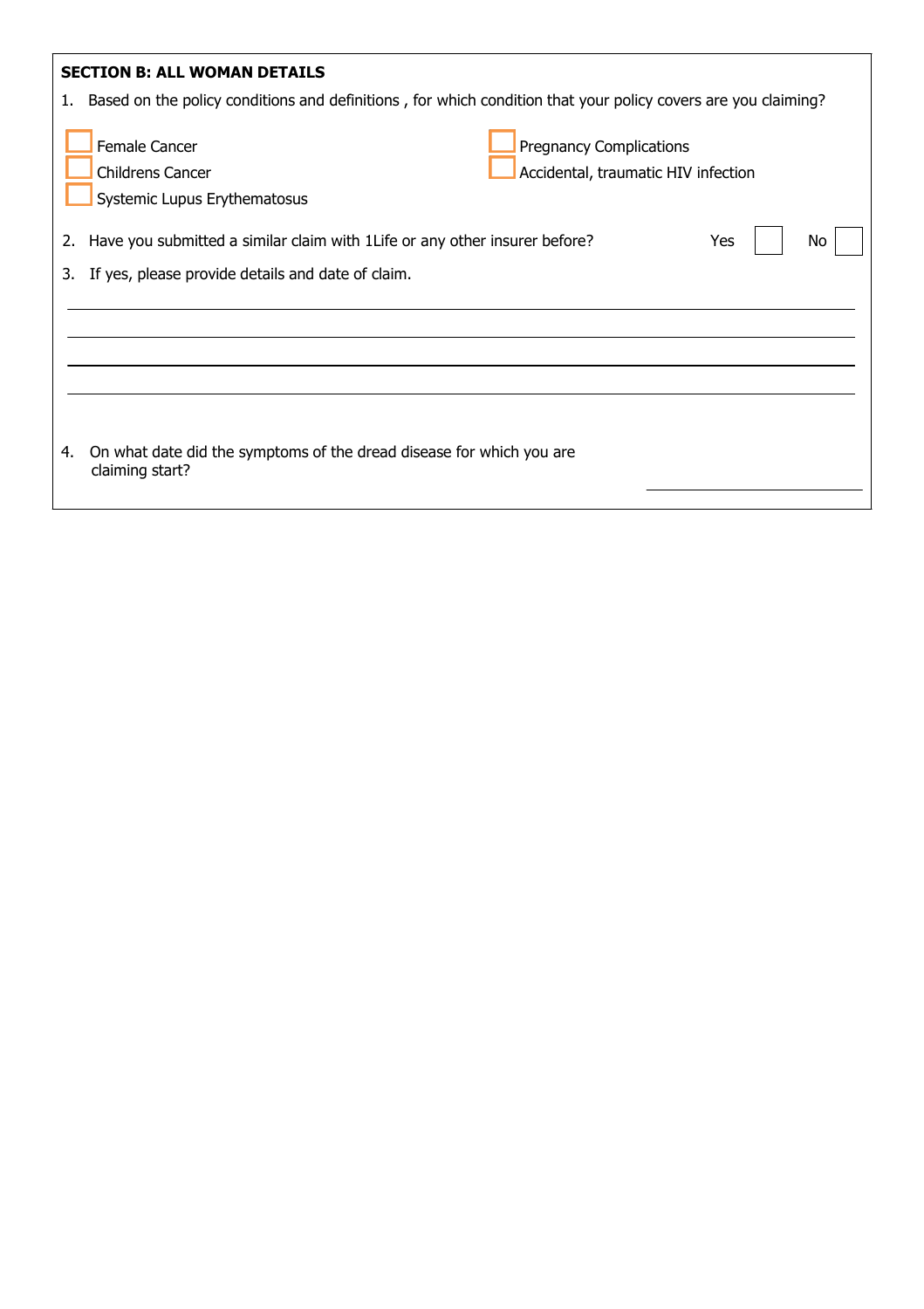Please remember to tell us about all the doctors, hospitals, clinics where you have received treatment for this condition.

We will also need to know about your medical history before the policy started, therefore it is important that you list your usual doctor or clinic name and details.

Please note that your **usual docto**r has to complete the attached **Certificate of Medical Attendant** form. We require information regarding any treatment and consultations before your policy started.

|     |                                                                                                                                                                              |                               | <b>SECTION B: ALL WOMAN DETAILS CONTINUE</b>                                                                                                                                                                                         |                                                                                                                                                                                                                                      |  |
|-----|------------------------------------------------------------------------------------------------------------------------------------------------------------------------------|-------------------------------|--------------------------------------------------------------------------------------------------------------------------------------------------------------------------------------------------------------------------------------|--------------------------------------------------------------------------------------------------------------------------------------------------------------------------------------------------------------------------------------|--|
|     | 1. On what date did you first consult a medical practitioner in connection with<br>your current condition?                                                                   |                               |                                                                                                                                                                                                                                      |                                                                                                                                                                                                                                      |  |
| 2.  | On what date was your condition first diagnosed?                                                                                                                             |                               |                                                                                                                                                                                                                                      |                                                                                                                                                                                                                                      |  |
| 3.  | State names, addresses and dates of all doctors, hospitals and clinics consulted in connection with your<br>condition. (Please provide hospital or clinic reference numbers) |                               |                                                                                                                                                                                                                                      |                                                                                                                                                                                                                                      |  |
| (a) |                                                                                                                                                                              | Doctor Surname                | Hospital/<br><u> 1989 - Johann Stein, mars an de Brazilian (b. 1989)</u>                                                                                                                                                             | Clinic                                                                                                                                                                                                                               |  |
|     |                                                                                                                                                                              | Date Attended                 | <u>Reference No Communications and the Reference No Communications and the Reference No Communications and the Reference No Communications and the Reference No Communications and the Reference No Communications and the Refer</u> |                                                                                                                                                                                                                                      |  |
|     |                                                                                                                                                                              | Address                       | <u> 1989 - John Stoff, amerikansk politiker (d. 1989)</u>                                                                                                                                                                            |                                                                                                                                                                                                                                      |  |
|     |                                                                                                                                                                              |                               | ,我们也不会有一个人的人,我们也不会有一个人的人,我们也不会有一个人的人。""我们,我们也不会有一个人的人,我们也不会有一个人的人。""我们,我们也不会有一个人                                                                                                                                                     |                                                                                                                                                                                                                                      |  |
| (b) |                                                                                                                                                                              | Doctor Surname                | Hospital/                                                                                                                                                                                                                            | Clinic <u>and the contract of the contract of the contract of the contract of the contract of the contract of the contract of the contract of the contract of the contract of the contract of the contract of the contract of th</u> |  |
|     |                                                                                                                                                                              | Date Attended                 |                                                                                                                                                                                                                                      |                                                                                                                                                                                                                                      |  |
|     |                                                                                                                                                                              | <b>Address</b>                |                                                                                                                                                                                                                                      |                                                                                                                                                                                                                                      |  |
|     |                                                                                                                                                                              |                               |                                                                                                                                                                                                                                      |                                                                                                                                                                                                                                      |  |
| (c) |                                                                                                                                                                              | Doctor Surname                | Hospital/<br><u>and the state of the state of the state of the state of the state of the state of the state of the state of th</u>                                                                                                   | $Clinic$ $\qquad \qquad$                                                                                                                                                                                                             |  |
|     |                                                                                                                                                                              | Date Attended                 | <u> 1989 - Johann Barbara, martin amerikan personal (</u>                                                                                                                                                                            |                                                                                                                                                                                                                                      |  |
|     |                                                                                                                                                                              | Address                       |                                                                                                                                                                                                                                      |                                                                                                                                                                                                                                      |  |
|     |                                                                                                                                                                              |                               | <u> 1980 - Johann Barbara, martxa eta politikaria (h. 1980).</u>                                                                                                                                                                     |                                                                                                                                                                                                                                      |  |
| 4.  |                                                                                                                                                                              |                               | Details of the doctor who is currently treating your condition                                                                                                                                                                       |                                                                                                                                                                                                                                      |  |
|     |                                                                                                                                                                              | Doctor Surname                |                                                                                                                                                                                                                                      | Initials                                                                                                                                                                                                                             |  |
|     |                                                                                                                                                                              |                               |                                                                                                                                                                                                                                      |                                                                                                                                                                                                                                      |  |
|     |                                                                                                                                                                              |                               |                                                                                                                                                                                                                                      |                                                                                                                                                                                                                                      |  |
|     |                                                                                                                                                                              |                               |                                                                                                                                                                                                                                      |                                                                                                                                                                                                                                      |  |
| 5.  |                                                                                                                                                                              | Details of your family doctor |                                                                                                                                                                                                                                      |                                                                                                                                                                                                                                      |  |
|     |                                                                                                                                                                              | Doctor Surname                | <u> 1989 - Andrea Barbara, amerikan personal dan personal dan personal dan personal dan personal dan personal dan</u>                                                                                                                | Initials _______________                                                                                                                                                                                                             |  |
|     |                                                                                                                                                                              |                               | Physical Address <b>contract and a series of the series of the series of the series of the series of the series of the series of the series of the series of the series of the series of the series of the series of the series </b> |                                                                                                                                                                                                                                      |  |
|     |                                                                                                                                                                              |                               |                                                                                                                                                                                                                                      |                                                                                                                                                                                                                                      |  |
|     |                                                                                                                                                                              |                               |                                                                                                                                                                                                                                      |                                                                                                                                                                                                                                      |  |